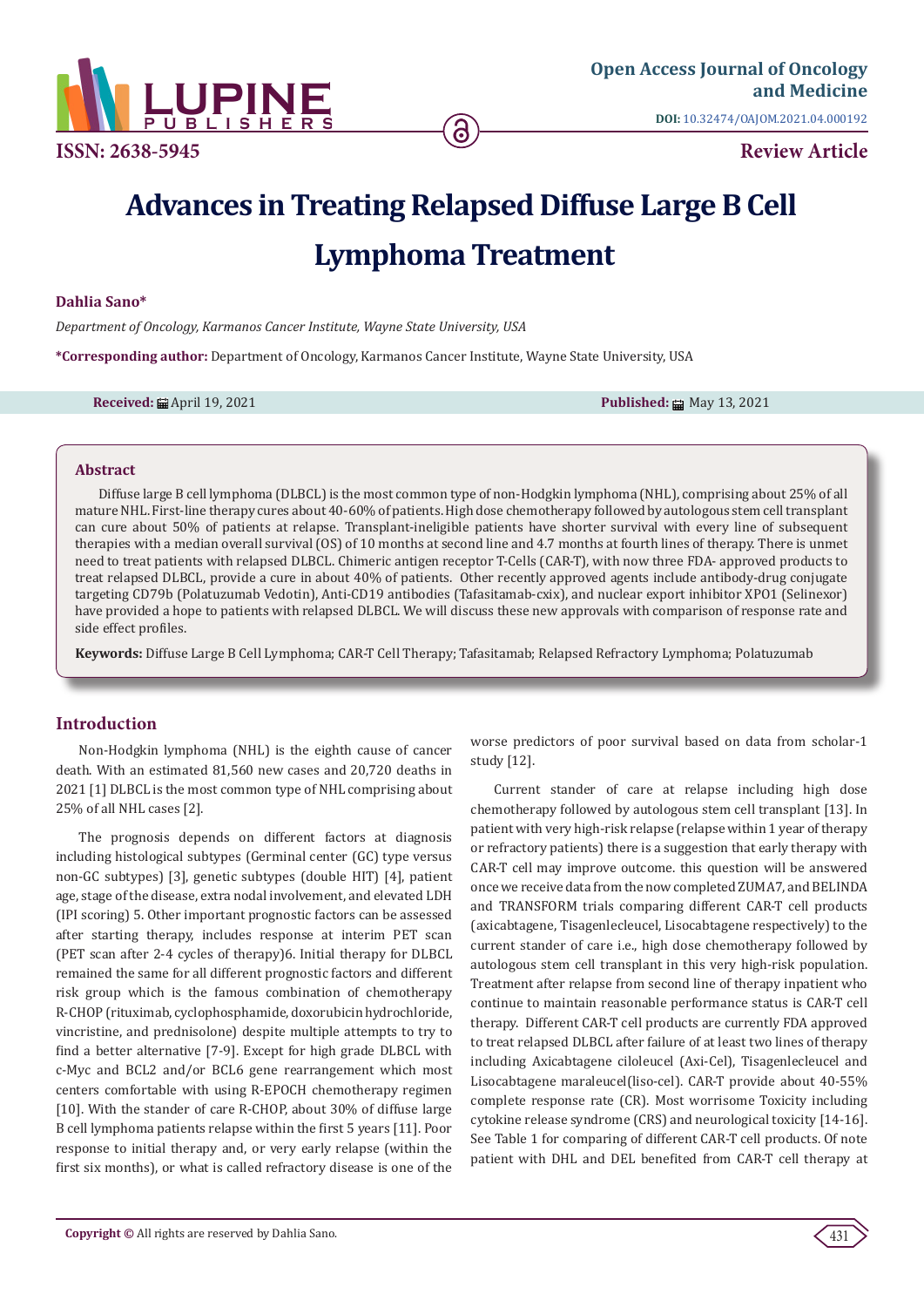relapse with Best overall response (ORR) was 56% (10/18) for DEL patients, 50% (5/10) for DHL patients which was not different from non-DHL/DEL in a retrospective data evaluation4. In patient who are intolerable to transplant or are ineligible for CAR-T therapy or

had a relapse after CAR-T cell therapy there is no stander approach. Recent advances in newer agent gave some hope in managing these patients with improving survival.

**Table 1:** CAR-T cell that are FDA approved for DLBCL. \*DHL status was not checked in Zuma1 trial, but the real-world data included patients with DHL. M: month.

| <b>CAR-T</b> cell<br>product | N   | <b>ORR</b> | CR  | 0S                        | <b>Follow up</b><br>duration | <b>DHL</b> | Grade3<br><b>CRS</b> | Grade 3<br><b>CNS</b> toxicity | 3 or lines of<br>therapy | <b>Refractory to</b><br>previous line | <b>Previous</b><br>auto |
|------------------------------|-----|------------|-----|---------------------------|------------------------------|------------|----------------------|--------------------------------|--------------------------|---------------------------------------|-------------------------|
| Axicabtagene<br>ciloleucel   | 101 | 82%        | 54% | 4-year<br>os 44%          | 4 years                      | $*$        | 13%                  | 28%                            | 66%                      | 77%                                   | 21%                     |
| Tisagenlec-<br>leucel        | 99  | 54%        | 40% | 43% at<br>18 <sub>m</sub> | 19 months                    | 27%        | 22%                  | 12%                            | 52%                      | 55%                                   | 49%                     |
| Lisocabtagene<br>maraleucel  | 269 | 73%        | 53% |                           |                              | 13%        | 2%                   | 10%                            | 51%                      | 44%                                   | 33%                     |

# **Polatuzumab Vedotin**

Polatuzumab Vedotin (Pola) is an antibody-drug conjugated that bind to CD79b which is present in all B-lymphocytes including mature malignant B-Cells delivering the microtubule inhibitor (MMAE) causing direct cytotoxicity. Polatuzumab alone or in combination with anti-CD20 antibody had a modest response with CR ranging from 0-13% [17-18]. The combination of Polatuzumab, Bendamustine and Rituximab was approved by FDA for patients with relapsed DLBCL after failure of at least 2 lines of therapy. In phase II randomized study comparing Pola BR to BR alone. The median age of patient on Pola BR arm was 67, 25% had prior stem cell transplant and 75% were refractory to prior line of therapy. ORR was 63% (25 of 40 patients) with CR rate of 40%. 48% of patients remained in CR at 1 year. Common side effects included fatigue,

infusion reaction, neuropathy, and pancytopenia and increase risk of infection [19].

## **Tafasitamab**

Tafasitamab (Tafa) is a Fc-enhanced, humanized, anti-CD19 monoclonal antibody. its FC portion is enhanced by modulating two amino acids that leads to increase affinity to Fcy receptors. As single agent Tafa has a response in DLBCL of 26% with responses lasting >12 months [20]. Phase II L-MIND study studied the combination of Tafa with lenalidomide as previous in vitro studies showed synergetic activity [21]. The study showed impressive CR rate of 43% with median duration of response of about 34 months. To compare the data from Pola-BR and Tafa-Lenalidomide combinations refer to (Table 2).

**Table 2:** comparsion between L-MIND trial (Tafa with lenalidomide) compared with Polatuzumab with Bendamustine and Rituximab).

|                             | $Tafa+R$                                                                           | $Pola + BR$                |  |
|-----------------------------|------------------------------------------------------------------------------------|----------------------------|--|
| <b>Trial</b>                | L-MIND (phase II)                                                                  | Phase II randomized        |  |
| <b>Treatment max cycles</b> | Up to 12 (28 days)                                                                 | Up to $6(21 \text{ days})$ |  |
| <b>Number of patients</b>   | 81                                                                                 | 40 in Pola-BR              |  |
| <b>Median</b> age           | 72(62-76)                                                                          | $67(33-87)$                |  |
| Previous lines of therapy   | $2(1-4)$                                                                           | $2(1-7)$                   |  |
| <b>Primary refractory</b>   | 19%                                                                                |                            |  |
|                             |                                                                                    |                            |  |
| Refractory to recent line   | 44%                                                                                | 75%                        |  |
| Previous auto               | 11%                                                                                | 25%                        |  |
| <b>ECOG</b>                 | $0(36\%)$ , 1(56%), 2(7%)                                                          | $0-1(82\%, 2(6\%)$         |  |
| <b>IPI</b>                  | $0-2(49\%)$ , 3-5(51%)                                                             | $0-2(45\%)$ , 3 $-5(55\%)$ |  |
| <b>Bulky disease</b>        | 19%                                                                                | 25%                        |  |
| <b>LDH</b> elevation        | 56%                                                                                |                            |  |
| GC/ABC                      | 47%/26%                                                                            | 37.5%/47.5%                |  |
| DH/TH                       | 1Excluded (2 patients confirmed. One CR (20[i] m and<br>ongoing) and on PR (5.8 m) | Not Excluded (0 pt)        |  |

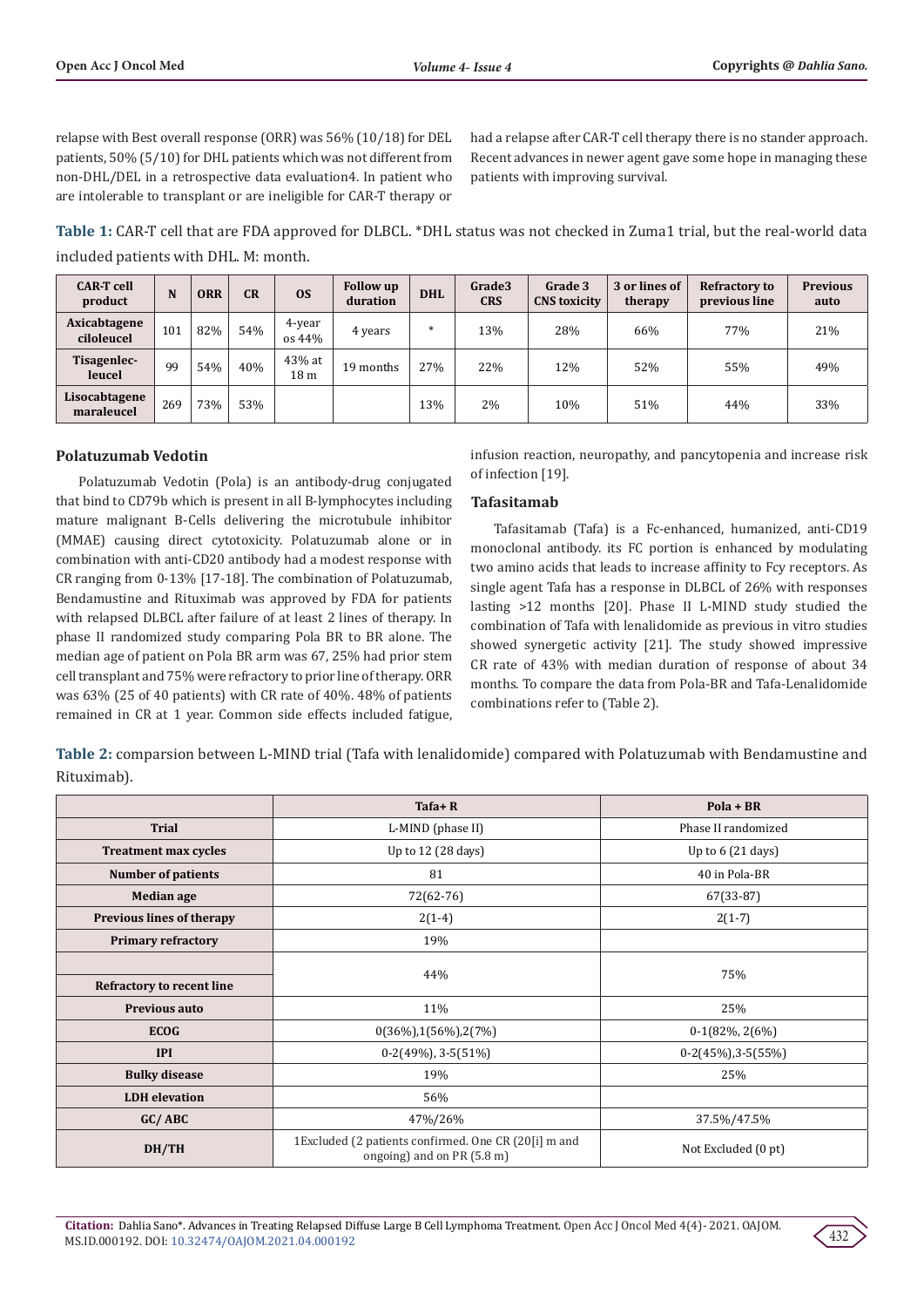| <b>DEL</b>                         |                          | 11 pts (median PFS 7 m compared to 1.4 m in<br>BR arm |
|------------------------------------|--------------------------|-------------------------------------------------------|
| <b>Results</b>                     |                          |                                                       |
| Complete response                  | 43%                      | 20%                                                   |
| <b>PR</b>                          | 18%                      | 5%                                                    |
| <b>Median duration of response</b> | 34.6 months (26.1-34.6). | 12.6 (7.2-NE)                                         |

#### **Selinexor**

Selinexor is an XPO1(exportin 1) inhibitor. XPO1 is responsible for removal of multiple tumor suppressor genes out of the nucleus like P53, P73 and IkBk outside nucleus and inhabiting their function. The FDA had approved Selinexor as a single agent for the treatment of relapsed or refractory DLBCL after at least 2 lines of therapy. The approval was based on SADAL study, which was a Phase II study that included 134 patients, 45% were 70 years or older, 4% with DHL,41% had more than 3 lines of previous therapy with 72% refractory to the last line, 13% had elevated LDH. Single agent Selinexor resulted in ORR of 29%(95%CI:22,38) with CR rate of 13% with response duration of 6 months. Most common adverse reaction was fatigue, gastrointestinal side effects and pancytopenia [22]. Preclinical data suggest that the inhibition of XPO1 can provide a therapeutic target for DHL [23-24].

#### **Bispecific T cell engager**

Bispecific T-Cell engager (BiTe) therapy provide a promising off the shelve immune therapy for multiple cancers including NHL. In the contrary to CAR-T cell therapy, BiTe does not require manufacturing time or pre-infusion conditioning chemotherapy. Side effect can be similar but potentially less severe than CAR-T including CRS and neurological toxicity [25]. At this time BiTE therapy is not FDA approved to treat NHL but multiple trials across the world are testing different BiTe as single agent or with different combination including combining BiTe with Polatuzumab, with lenalidomide or other combinations. Recently published phase I/ II trial with Glofitamab, Bivalent CD20-target T-cell engaging BiTe. The study included 171 patients, 90% refectory to prior lines of therapy with median of 3 previous lines of therapy, 74% had DLBCL. ORR was in the phase II dose was 65.7% with CR of 57.1%. 84% of Cr patients had a maximum of 27.4 duration of response. Grade ¾ CRS was seen in 3.4% and grade 3 CNS toxicity in 1.2% [26]. Other promising BiTes including Blinatumomab, Epicoritamab, Monsunetuzumab and others [27-30].

## **Immune-Checkpoint Inhibitors in lymphoma**

Immune check point inhibitors including programmed cell death /ligand inhibitors PD1 and PD-L1 inhibitors and CTL4 inhibitors have so far limited role in the therapy of DLBCL in the absence of biomarker targeted therapy. Future use may include pretesting for PD1 expression or the use of checkpoint inhibitors with combination [31].

#### **CD47 Inhibitors**

CD47 is present in virtually all cancer cells and it over expression is associated with poor prognosis. It is an inhibitory

signal to macrophages (Do not Eat me signal) and inhabitation of CD47 lead to potentially increasing macrophage activation and tumor destruction. In addition, macrophages will present more tumor antigen and increase T-cell mediated cytotoxicity [32]. In Phase I/II trial combining CD47 inhibitor 5F9 with rituximab, the study included 22 patients (15 had DLBCL). Among patients with DLBCL, objective response rate was 40% with CR rate of 33%. Most common side effects were anemia and infusion reaction [33].

## **Conclusion and opinion**

The treatment of relapsed DLBCL remains a challenge. With the approval of now three CAR-T cell therapy product we do have a chance of curing at least a third of those patients. Other may not benefit or may not have access to CAR-T cell therapy. Recently approved regimens that provide a good promise are the Tafa and lenalidomide combination and polatuzumab with Rituximab and Bendamustine combination. Although we have some patients with prolonged responses these combination does not provide a cure as of now. And most patients eventually succumb to their disease. With sequencing different combination and possibly prolonged maintenance therapy as, possible with the use of BiTE or other targeted agents we may see in the future an improved survival of relapsed refractory lymphoma.

## **References**

- 1. NCIhscgshnhA, 2021.
- 2. [Teras LR, DeSantis CE, Cerhan JR, Lindsay MM, Ahmedin J, et al. \(2016\)](https://pubmed.ncbi.nlm.nih.gov/27618563/) [US lymphoid malignancy statistics by World Health Organization](https://pubmed.ncbi.nlm.nih.gov/27618563/) [subtypes. CA Cancer J Clin 66: 443-459.](https://pubmed.ncbi.nlm.nih.gov/27618563/)
- 3. [Rosenwald A, Wright G, Chan WC, Joseph MC, Elias C, et al. \(2002\) The](https://pubmed.ncbi.nlm.nih.gov/12075054/) [Use of Molecular Profiling to Predict Survival after Chemotherapy for](https://pubmed.ncbi.nlm.nih.gov/12075054/) [Diffuse Large-B-Cell Lymphoma. New England Journal of Medicine 346:](https://pubmed.ncbi.nlm.nih.gov/12075054/) [1937-1947.](https://pubmed.ncbi.nlm.nih.gov/12075054/)
- 4. [Landsburg DJ, Falkiewicz MK, Maly J, Kristie AB, Christina H, et al. \(2017\)](https://pubmed.ncbi.nlm.nih.gov/28475457/) [Outcomes of Patients with Double-Hit Lymphoma Who Achieve First](https://pubmed.ncbi.nlm.nih.gov/28475457/) [Complete Remission. J Clin Oncol 35: 2260-2267.](https://pubmed.ncbi.nlm.nih.gov/28475457/)
- 5. [Ruppert AS, Dixon JG, Salles G, Anna W, David C, et al. \(2020\) International](https://pubmed.ncbi.nlm.nih.gov/32232482/) [prognostic indices in diffuse large B-cell lymphoma: a comparison of IPI,](https://pubmed.ncbi.nlm.nih.gov/32232482/) [R-IPI, and NCCN-IPI. Blood 135: 2041-2048.](https://pubmed.ncbi.nlm.nih.gov/32232482/)
- 6. Le Gouill S, Casasnovas RO (2017) Interim PET-driven strategy in de novo diffuse large B-cell lymphoma: do we trust the driver? Blood 129: 3059-3070.
- 7. [Younes A, Sehn LH, Johnson P, Pier Luigi Z, Xiaonan H, et al. \(2019\)](https://pubmed.ncbi.nlm.nih.gov/30901302/) [Randomized Phase III Trial of Ibrutinib and Rituximab Plus](https://pubmed.ncbi.nlm.nih.gov/30901302/) [Cyclophosphamide, Doxorubicin, Vincristine, and Prednisone in Non-](https://pubmed.ncbi.nlm.nih.gov/30901302/)[Germinal Center B-Cell Diffuse Large B-Cell Lymphoma. J Clin Oncol 37:](https://pubmed.ncbi.nlm.nih.gov/30901302/) [1285-1295.](https://pubmed.ncbi.nlm.nih.gov/30901302/)
- 8. [Nowakowski GS, Chiappella A, Gascoyne RD, David WS, Qingyuan Z, et al.](https://pubmed.ncbi.nlm.nih.gov/33621109/) [\(2021\) ROBUST: A Phase III Study of Lenalidomide Plus R-CHOP Versus](https://pubmed.ncbi.nlm.nih.gov/33621109/)

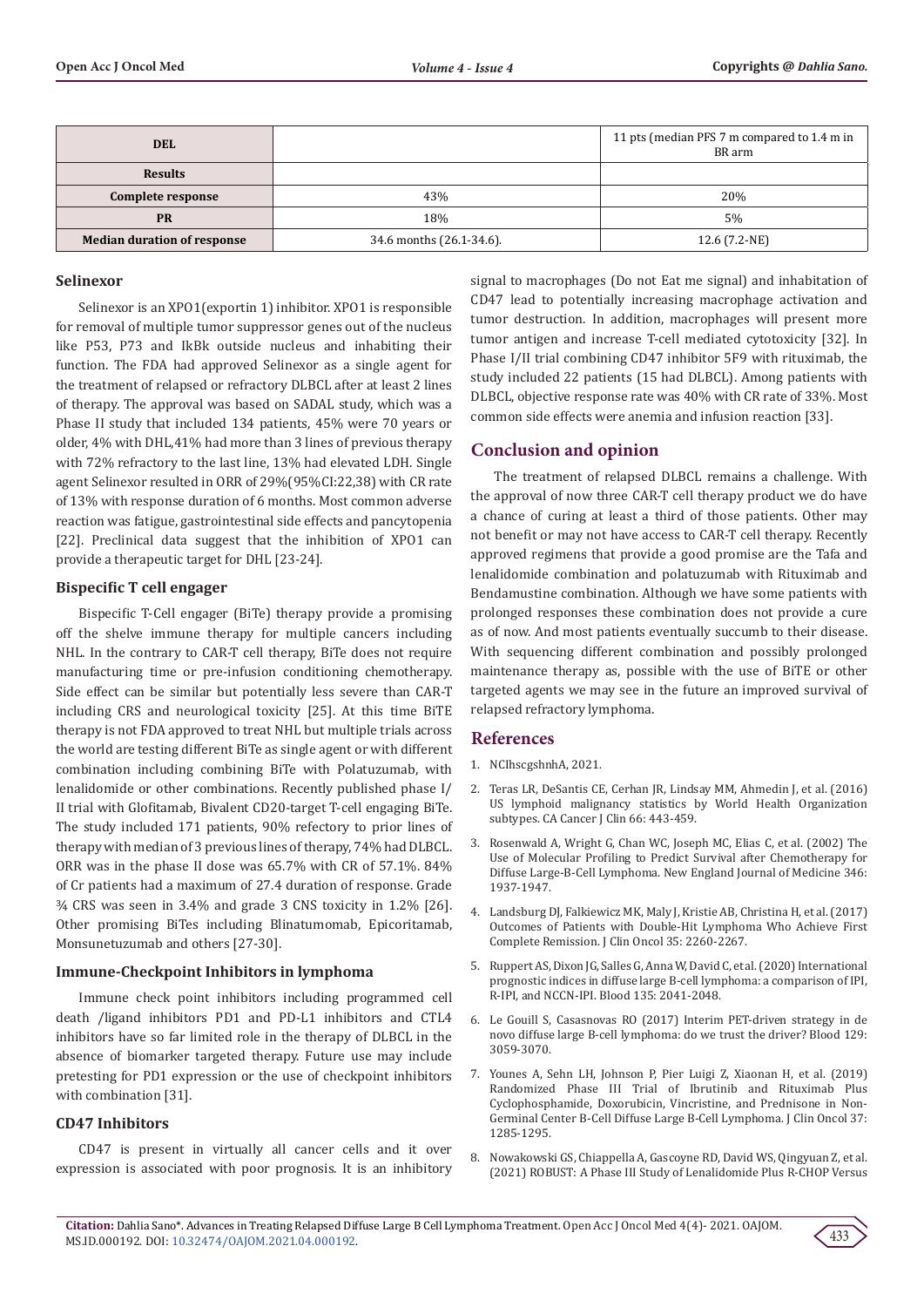[Placebo Plus R-CHOP in Previously Untreated Patients With ABC-Type](https://pubmed.ncbi.nlm.nih.gov/33621109/)  [Diffuse Large B-Cell Lymphoma. Journal of Clinical Oncology 39: 1317-](https://pubmed.ncbi.nlm.nih.gov/33621109/) [1328.](https://pubmed.ncbi.nlm.nih.gov/33621109/)

- 9. [Bartlett NL, Wilson WH, Jung SH, Eric DH, Matthew JM, et al. \(2019\)](https://pubmed.ncbi.nlm.nih.gov/30939090/)  [Dose-Adjusted EPOCH-R Compared With R-CHOP as Frontline Therapy](https://pubmed.ncbi.nlm.nih.gov/30939090/)  [for Diffuse Large B-Cell Lymphoma: Clinical Outcomes of the Phase III](https://pubmed.ncbi.nlm.nih.gov/30939090/)  [Intergroup Trial Alliance/CALGB 50303. J Clin Oncol 37: 1790-1799.](https://pubmed.ncbi.nlm.nih.gov/30939090/)
- 10. [Friedberg JW \(2017\) How I treat double-hit lymphoma. Blood 130\(5\):](https://pubmed.ncbi.nlm.nih.gov/28600333/)  [590-596.](https://pubmed.ncbi.nlm.nih.gov/28600333/)
- 11. [Maurer MJ, Ghesquières H, Jais JP, Thomas EW, Corinne H, et al. \(2014\)](https://pubmed.ncbi.nlm.nih.gov/24550425/)  [Event-Free Survival at 24 Months Is a Robust End Point for Disease-](https://pubmed.ncbi.nlm.nih.gov/24550425/)[Related Outcome in Diffuse Large B-Cell Lymphoma Treated with](https://pubmed.ncbi.nlm.nih.gov/24550425/)  [Immunochemotherapy. Journal of Clinical Oncology 32: 1066-1073.](https://pubmed.ncbi.nlm.nih.gov/24550425/)
- 12. [Crump M, Neelapu SS, Farooq U, Eric Van DN, John K, et al. \(2017\)](https://pubmed.ncbi.nlm.nih.gov/28774879/)  [Outcomes in refractory diffuse large B-cell lymphoma: results from the](https://pubmed.ncbi.nlm.nih.gov/28774879/)  [international SCHOLAR-1 study. Blood 130: 1800-1808.](https://pubmed.ncbi.nlm.nih.gov/28774879/)
- 13. [Crump M, Kuruvilla J, Couban S, David AM, Vishal K, et al. \(2014\)](https://pubmed.ncbi.nlm.nih.gov/25267740/)  [Randomized comparison of gemcitabine, dexamethasone, and cisplatin](https://pubmed.ncbi.nlm.nih.gov/25267740/)  [versus dexamethasone, cytarabine, and cisplatin chemotherapy before](https://pubmed.ncbi.nlm.nih.gov/25267740/)  [autologous stem-cell transplantation for relapsed and refractory](https://pubmed.ncbi.nlm.nih.gov/25267740/)  [aggressive lymphomas: NCIC-CTG LY.12. J Clin Oncol 32: 3490-3496.](https://pubmed.ncbi.nlm.nih.gov/25267740/)
- 14. [Neelapu SS, Locke FL, Bartlett NL, Lazaros JL, David BM, et al. \(2017\)](https://pubmed.ncbi.nlm.nih.gov/29226797/)  [Axicabtagene Ciloleucel CAR T-Cell Therapy in Refractory Large B-Cell](https://pubmed.ncbi.nlm.nih.gov/29226797/)  [Lymphoma. New England Journal of Medicine 377: 2531-2544.](https://pubmed.ncbi.nlm.nih.gov/29226797/)
- 15. [Schuster SJ, Bishop MR, Tam CS, Edmund KW, Peter B, et al. \(2018\)](https://pubmed.ncbi.nlm.nih.gov/30501490/)  [Tisagenlecleucel in Adult Relapsed or Refractory Diffuse Large B-Cell](https://pubmed.ncbi.nlm.nih.gov/30501490/)  [Lymphoma. New England Journal of Medicine 380: 45-56.](https://pubmed.ncbi.nlm.nih.gov/30501490/)
- 16. [Abramson JS, Palomba ML, Gordon LI, Matthew AL, Michael W, et al.](https://pubmed.ncbi.nlm.nih.gov/32888407/)  [\(2020\) Lisocabtagene maraleucel for patients with relapsed or refractory](https://pubmed.ncbi.nlm.nih.gov/32888407/)  [large B-cell lymphomas \(TRANSCEND NHL 001\): a multicentre seamless](https://pubmed.ncbi.nlm.nih.gov/32888407/)  [design study. The Lancet 396: 839-852.](https://pubmed.ncbi.nlm.nih.gov/32888407/)
- 17. [Palanca WMC, Czuczman M, Salles G, Sarit A, Laurie HS, et al. \(2015\)](https://pubmed.ncbi.nlm.nih.gov/25925619/)  [Safety and activity of the anti-CD79B antibody-drug conjugate](https://pubmed.ncbi.nlm.nih.gov/25925619/)  [polatuzumab vedotin in relapsed or refractory B-cell non-Hodgkin](https://pubmed.ncbi.nlm.nih.gov/25925619/)  [lymphoma and chronic lymphocytic leukaemia: a phase 1 study. Lancet](https://pubmed.ncbi.nlm.nih.gov/25925619/)  [Oncol 16\(6\): 704-715.](https://pubmed.ncbi.nlm.nih.gov/25925619/)
- 18. [Morschhauser F, Flinn IW, Advani R, Laurie HS, Catherine D, et al. \(2019\)](https://pubmed.ncbi.nlm.nih.gov/30935953/)  [Polatuzumab vedotin or pinatuzumab vedotin plus rituximab in patients](https://pubmed.ncbi.nlm.nih.gov/30935953/)  [with relapsed or refractory non-Hodgkin lymphoma: final results from a](https://pubmed.ncbi.nlm.nih.gov/30935953/)  [phase 2 randomised study \(ROMULUS\). Lancet Haematol 6: e254-e265.](https://pubmed.ncbi.nlm.nih.gov/30935953/)
- 19. [Sehn LH, Herrera AF, Flowers CR, Manali KK, Andrew MM, et al. \(2020\)](https://ascopubs.org/doi/full/10.1200/JCO.19.00172)  [Polatuzumab Vedotin in Relapsed or Refractory Diffuse Large B-Cell](https://ascopubs.org/doi/full/10.1200/JCO.19.00172)  [Lymphoma. Journal of clinical oncology: official journal of the American](https://ascopubs.org/doi/full/10.1200/JCO.19.00172)  [Society of Clinical Oncology 38 p. :155-165.](https://ascopubs.org/doi/full/10.1200/JCO.19.00172)
- 20. [Jurczak W, Zinzani PL, Gaidano G, A Goy, M Provencio, et al. \(2018\) Phase](https://pubmed.ncbi.nlm.nih.gov/29444231/)  [IIa study of the CD19 antibody MOR208 in patients with relapsed or](https://pubmed.ncbi.nlm.nih.gov/29444231/)  [refractory B-cell non-Hodgkin's lymphoma. Ann Oncol 29: 1266-1272.](https://pubmed.ncbi.nlm.nih.gov/29444231/)
- 21. [Salles G, Duell J, Eva González B, Olivier T, Wojciech J, et al. \(2020\)](https://pubmed.ncbi.nlm.nih.gov/32511983/)  [Tafasitamab plus lenalidomide in relapsed or refractory diffuse large](https://pubmed.ncbi.nlm.nih.gov/32511983/)

[B-cell lymphoma \(L-MIND\): a multicentre, prospective, single-arm,](https://pubmed.ncbi.nlm.nih.gov/32511983/) [phase 2 study. Lancet Oncology 21 p. : 978-988.](https://pubmed.ncbi.nlm.nih.gov/32511983/)

- 22. [Kalakonda N, Maerevoet M, Cavallo F, George F, Andre G, et al. \(2020\)](https://pubmed.ncbi.nlm.nih.gov/32589977/) [Selinexor in patients with relapsed or refractory diffuse large B-cell](https://pubmed.ncbi.nlm.nih.gov/32589977/) [lymphoma \(SADAL\): a single-arm, multinational, multicentre, open](https://pubmed.ncbi.nlm.nih.gov/32589977/)[label, phase 2 trial. Lancet Haematol 7\(7\): e511-e522.](https://pubmed.ncbi.nlm.nih.gov/32589977/)
- 23. [Liu Y, Azizian NG, Dou Y, Lan VP, Yulin L, et al. \(2019\) Simultaneous](https://pubmed.ncbi.nlm.nih.gov/31752970/) [targeting of XPO1 and BCL2 as an effective treatment strategy for](https://pubmed.ncbi.nlm.nih.gov/31752970/) [double-hit lymphoma. J Hematol Oncol 12\(1\): 119.](https://pubmed.ncbi.nlm.nih.gov/31752970/)
- 24. [Deng M, Zhang M, Xu-Monette ZY, Lan VP, Alexandar T, et al. \(2020\) XPO1](https://www.ncbi.nlm.nih.gov/pmc/articles/PMC7641823/) [expression worsens the prognosis of unfavorable DLBCL that can be](https://www.ncbi.nlm.nih.gov/pmc/articles/PMC7641823/) [effectively targeted by selinexor in the absence of mutant p53. J Hematol](https://www.ncbi.nlm.nih.gov/pmc/articles/PMC7641823/) [Oncol 13: 148.](https://www.ncbi.nlm.nih.gov/pmc/articles/PMC7641823/)
- 25. [Doraiswamy A, Shah MR, Bannerji R \(2021\) Immunotherapies Old and](https://pubmed.ncbi.nlm.nih.gov/33619641/) [New: Hematopoietic Stem Cell Transplant, Chimeric Antigen Receptor](https://pubmed.ncbi.nlm.nih.gov/33619641/) [T Cells, and Bispecific Antibodies for the Treatment of Relapsed/](https://pubmed.ncbi.nlm.nih.gov/33619641/) [Refractory Diffuse Large B Cell Lymphoma. Curr Hematol Malig Rep](https://pubmed.ncbi.nlm.nih.gov/33619641/) [16\(1\): 72-81.](https://pubmed.ncbi.nlm.nih.gov/33619641/)
- 26. [Hutchings M, Morschhauser F, Iacoboni G \(2021\) Glofitamab, a Novel,](https://www.semanticscholar.org/paper/Glofitamab%2C-a-Novel%2C-Bivalent-CD20-Targeting-in-or-Hutchings-Morschhauser/3bd9cb7748bed7889a9665e0130e4fbf0defd027) [Bivalent CD20-Targeting T-Cell-Engaging Bispecific Antibody, Induces](https://www.semanticscholar.org/paper/Glofitamab%2C-a-Novel%2C-Bivalent-CD20-Targeting-in-or-Hutchings-Morschhauser/3bd9cb7748bed7889a9665e0130e4fbf0defd027) [Durable Complete Remissions in Relapsed or Refractory B-Cell](https://www.semanticscholar.org/paper/Glofitamab%2C-a-Novel%2C-Bivalent-CD20-Targeting-in-or-Hutchings-Morschhauser/3bd9cb7748bed7889a9665e0130e4fbf0defd027) [Lymphoma: A Phase I Trial. J Clin Oncol Jco2003175.](https://www.semanticscholar.org/paper/Glofitamab%2C-a-Novel%2C-Bivalent-CD20-Targeting-in-or-Hutchings-Morschhauser/3bd9cb7748bed7889a9665e0130e4fbf0defd027)
- 27. [Viardot A, Hess G, Bargou RC, Nicholas JM, Giuseppe G, et al. \(2020\)](https://pubmed.ncbi.nlm.nih.gov/32633177/) [Durability of complete response after blinatumomab therapy for](https://pubmed.ncbi.nlm.nih.gov/32633177/) [relapsed/refractory diffuse large B-cell lymphoma. Leuk Lymphoma](https://pubmed.ncbi.nlm.nih.gov/32633177/) [61\(11\): 2767-2770.](https://pubmed.ncbi.nlm.nih.gov/32633177/)
- 28. [van der Horst HJ, de Jonge AV, Hiemstra IH, Anne TG, Daniella RB, et](https://www.nature.com/articles/s41408-021-00430-6) [al. \(2021\) Epcoritamab induces potent anti-tumor activity against](https://www.nature.com/articles/s41408-021-00430-6) [malignant B-cells from patients with DLBCL, FL and MCL, irrespective](https://www.nature.com/articles/s41408-021-00430-6) [of prior CD20 monoclonal antibody treatment. Blood Cancer J 11: 38.](https://www.nature.com/articles/s41408-021-00430-6)
- 29. [Schuster SJ, Bartlett NL, Assouline S, Sung SY, Francesc B, et al. \(2019\)](https://ashpublications.org/blood/article/134/Supplement_1/6/427814/Mosunetuzumab-Induces-Complete-Remissions-in-Poor) [Mosunetuzumab Induces Complete Remissions in Poor Prognosis Non-](https://ashpublications.org/blood/article/134/Supplement_1/6/427814/Mosunetuzumab-Induces-Complete-Remissions-in-Poor)[Hodgkin Lymphoma Patients, Including Those Who Are Resistant to or](https://ashpublications.org/blood/article/134/Supplement_1/6/427814/Mosunetuzumab-Induces-Complete-Remissions-in-Poor) [Relapsing After Chimeric Antigen Receptor T-Cell \(CAR-T\) Therapies,](https://ashpublications.org/blood/article/134/Supplement_1/6/427814/Mosunetuzumab-Induces-Complete-Remissions-in-Poor) [and Is Active in Treatment through Multiple Lines. Blood 134: 6-6.](https://ashpublications.org/blood/article/134/Supplement_1/6/427814/Mosunetuzumab-Induces-Complete-Remissions-in-Poor)
- 30. [Harris LJ, Patel K, Martin M \(2020\) Novel Therapies for Relapsed or](https://pubmed.ncbi.nlm.nih.gov/33202794/) [Refractory Diffuse Large B-Cell Lymphoma. Int J Mol Sci 21\(22\): 8553.](https://pubmed.ncbi.nlm.nih.gov/33202794/)
- 31. [Kuzume A, Chi S, Yamauchi N, et al. \(2020\) Immune-Checkpoint Blockade](https://www.ncbi.nlm.nih.gov/pmc/articles/PMC7432396/) [Therapy in Lymphoma. International journal of molecular sciences 21:](https://www.ncbi.nlm.nih.gov/pmc/articles/PMC7432396/) [5456.](https://www.ncbi.nlm.nih.gov/pmc/articles/PMC7432396/)
- 32. [Tseng D, Volkmer JP, Willingham SB, Humberto CT, John WF, et al. \(2013\)](https://pubmed.ncbi.nlm.nih.gov/23690610/) [Anti-CD47 antibody–mediated phagocytosis of cancer by macrophages](https://pubmed.ncbi.nlm.nih.gov/23690610/) [primes an effective antitumor T-cell response. Proceedings of the](https://pubmed.ncbi.nlm.nih.gov/23690610/) [National Academy of Sciences 110: 11103.](https://pubmed.ncbi.nlm.nih.gov/23690610/)
- 33. [Advani R, Flinn I, Popplewell L, Andres FM, Nancy LB, et al. \(2018\) CD47](https://www.nejm.org/doi/full/10.1056/NEJMoa1807315) [Blockade by Hu5F9-G4 and Rituximab in Non-Hodgkin's Lymphoma.](https://www.nejm.org/doi/full/10.1056/NEJMoa1807315) [New England Journal of Medicine 379 p. : 1711-1721.](https://www.nejm.org/doi/full/10.1056/NEJMoa1807315)